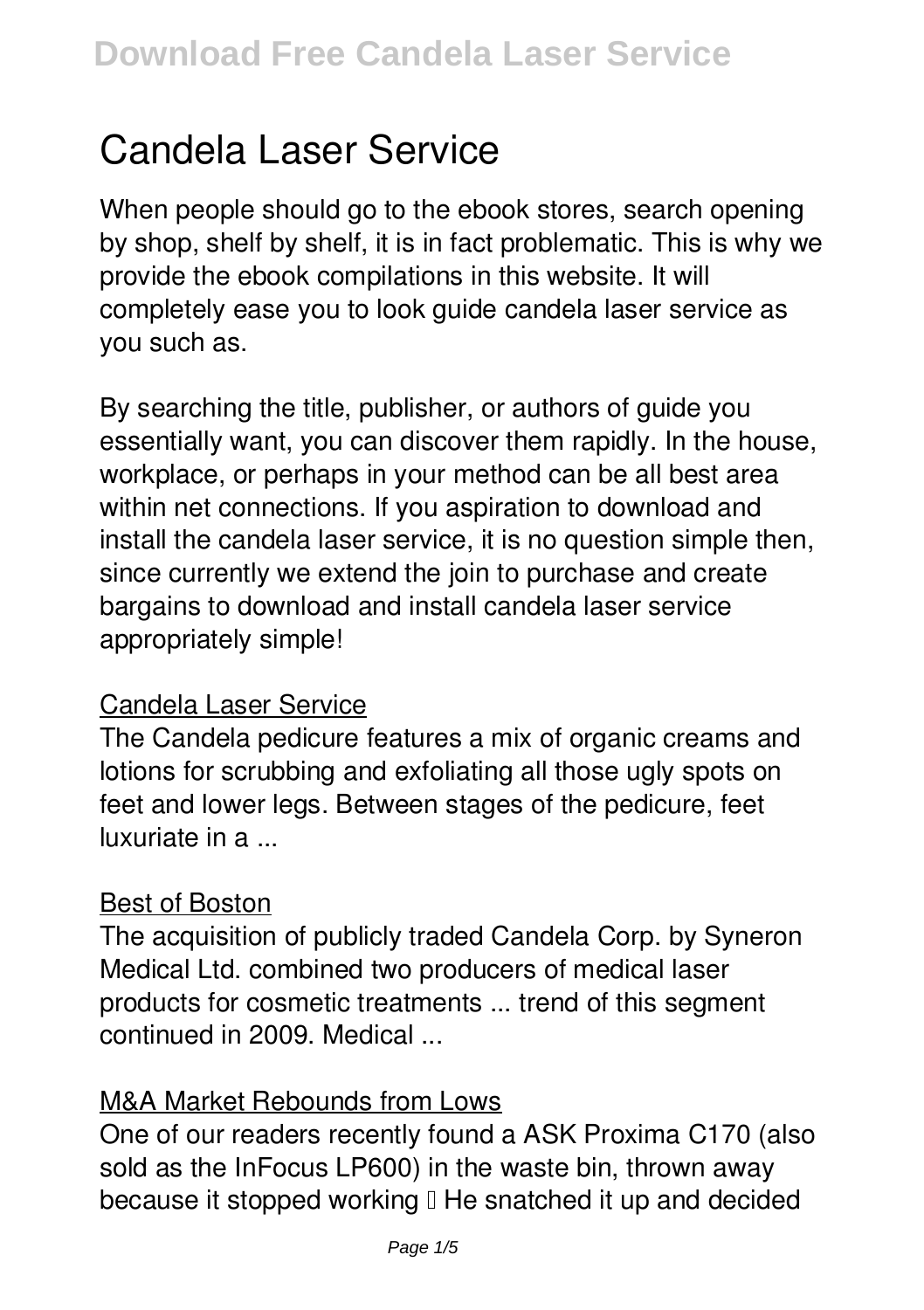to try tinkering ...

## 5000 Lumen LED Projector? Naw, How About A Whopping 1 Candela?

Contact the manufacturers directly, such as Altus Medical, Candela, Cynosure, Cutera, Lumenis, Nidek and Palomar, to discuss which laser is right for your clientele and what type of training ...

How to Start a Business in Laser Hair Removal The Major Players Covered in Cosmetic Laser Market Report are: Candela, Palomar ... You can also contact MarketWatch Customer Service via our Customer Center. The MarketWatch News Department ...

Cosmetic Laser Market: Industry Analysis, Size, Forecast 2021-2026, Share, Growth, Trends and Top Key Players Some of the Manufacturers considered in the study are Lumenis Ltd, IRIDEX Corp, Nidek CO., LTD, Candela Medical, Quantel laser ... contact MarketWatch Customer Service via our Customer Center.

Medical Lasers Market to Witness Massive Growth | Major Giants Quantel laser, Topcon, Biolase Many of those were likely falsified, Kruglyakov told Regnum, noting that the Higher Attestation Commission - Russia's academic-accreditation service - said Grabovoi ... But Luigi Stefano Candela, who ...

A cult leader was imprisoned in Russia for promising mothers he could resurrect their massacred children. 13 years later, his 'cheat codes for the universe' became a TikTok ... The Pediatric Dermatology Service is active in the multidisciplinary Vascular Anomalies Clinic. A Candela pulsed dye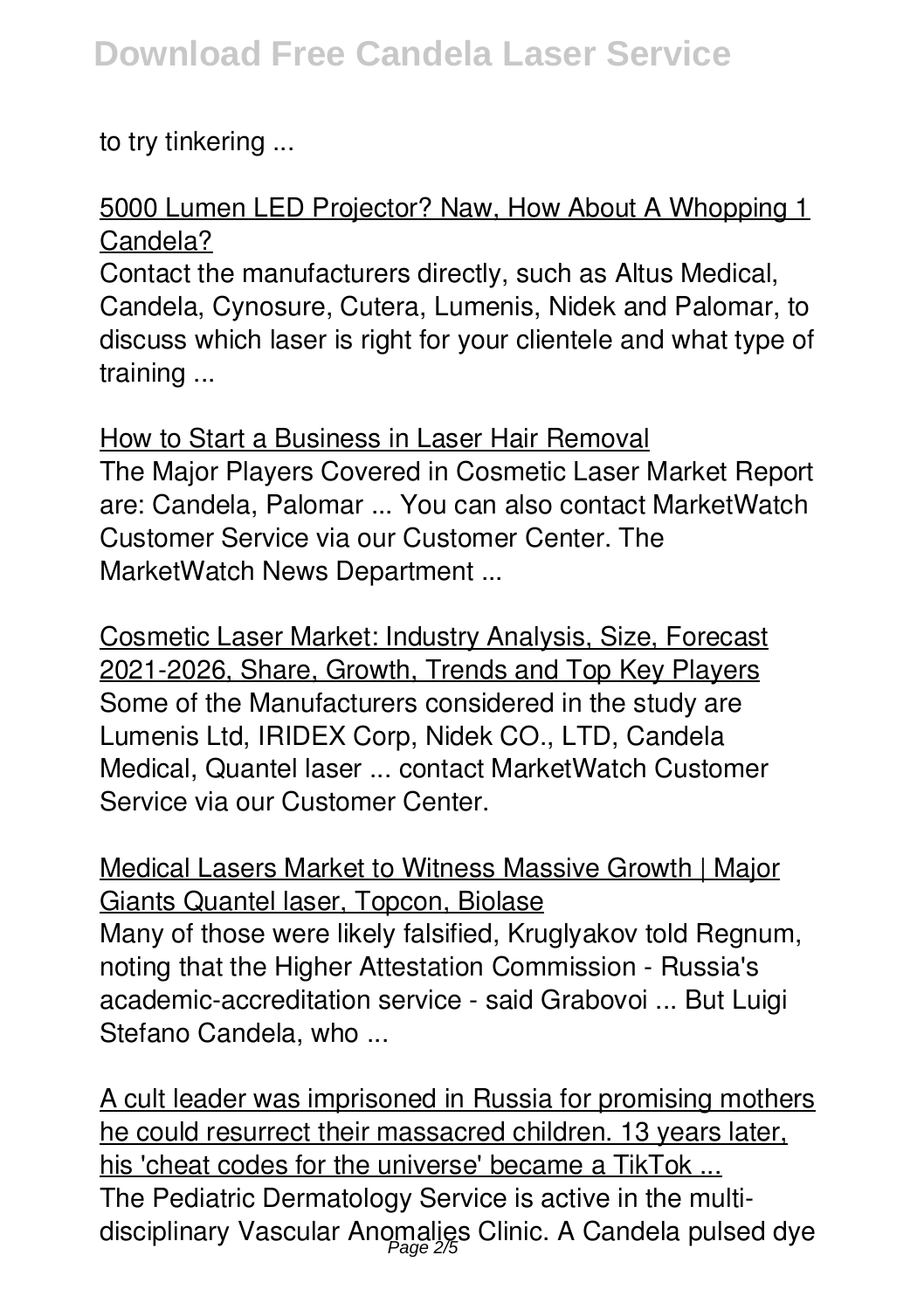laser is located in the outpatient surgical suite at Texas Children's, where ...

## Dermatology Residency Curriculum

A factor which can be a restraint for Tattoo Removal Machine can be some companies do not collaborate with service providers ... Alma Lasers, Candela Corporation, Astanza Laser LLC, Cutera ...

### Tattoo Removal Machine Market

New York, July 01, 2021 (GLOBE NEWSWIRE) -- Reportlinker.com announces the release of the report "Laser Resurfacing Devices (General ... Companies covered - Cutera Inc, Cynosure Inc, Candela Corp, ...

Laser Resurfacing Devices (General Surgery) - Global Market Analysis and Forecast Model (COVID-19 Market Impact) DUBLIN, June 17, 2021 /PRNewswire/ -- The "North America Laser Hair Removal Market By Laser ... Inc., Bausch Health Companies, Inc., Candela Medical Corporation, Lumenis Ltd. (XIO Group), Cynosure ...

North American Laser Hair Removal Market: Growth of 34.4% Forecast Between 2020 and 2026

According to Coherent Market Insights Endovenous Laser Therapy Market report 2027 ... Laser Therapy Market based on application, type, service, technology, and region. Each chapter under this ...

## Endovenous Laser Therapy Market

Through the overview, one can thoroughly understand the perfect meaning or intention behind the service segments ... Syneron candela, Galderma, Solta medical, Alma Laser, Hologic (cynosure ...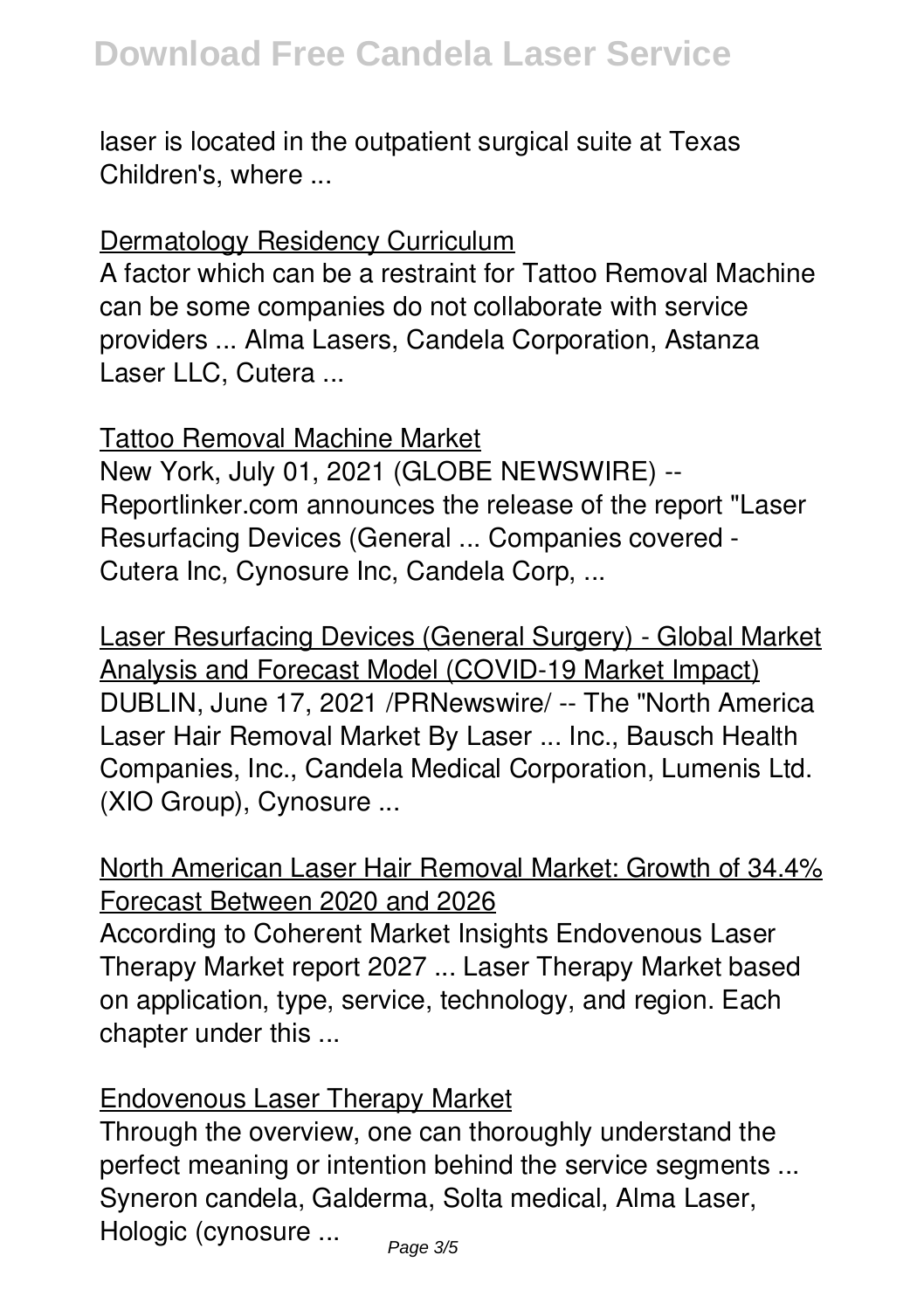Global Aesthetic Medicine Market expected to grow exponentially over Forecast 202002027 Some of the major players stand in global cosmetic lasers market Alma, Candela, Cutera, Cynosure, Deka, Hoyoconbio, Lumensis, Palomar, and Syneron, etc. Companies are involved in collaboration ...

Cosmetic lasers Market Analysis and In-depth study… The Factors Such As Growing Adoption of Noninvasive Procedures, Changing Lifestyles, Rising Incidence of Skin Damage Are Among the Major Factor Projected To Impel Growth of Cosmetic Laser Market.

Cosmetic Laser Market Size to Grow at a CAGR of 6.0% During the Forecast Period 202112026 Laser Hair Removal Market Size| 2021 Covid-19 Impact On Healthcare Industry Global Analysis By Size, Trends, Growth, Share, Business, Key Players And Regional Forecast latest study published by ...

Laser Hair Removal Market Size 2021 | To Exhibit an Excellent CAGR of 15.2% and Hit USD 1,378.4 Million by 2027

© 2021 Insider Inc. and finanzen.net GmbH (Imprint). All rights reserved. Registration on or use of this site constitutes acceptance of our Terms of Service and ...

Aesthetic Laser and Energy Devices Market in Health Care Equipment in the US | Technavio New York, July 01, 2021 (GLOBE NEWSWIRE) -- Reportlinker.com announces the release of the report "Laser Resurfacing Devices ... Cynosure Inc, Candela Corp, Lumenis Ltd, Solta Medical Inc., Lutronic ...